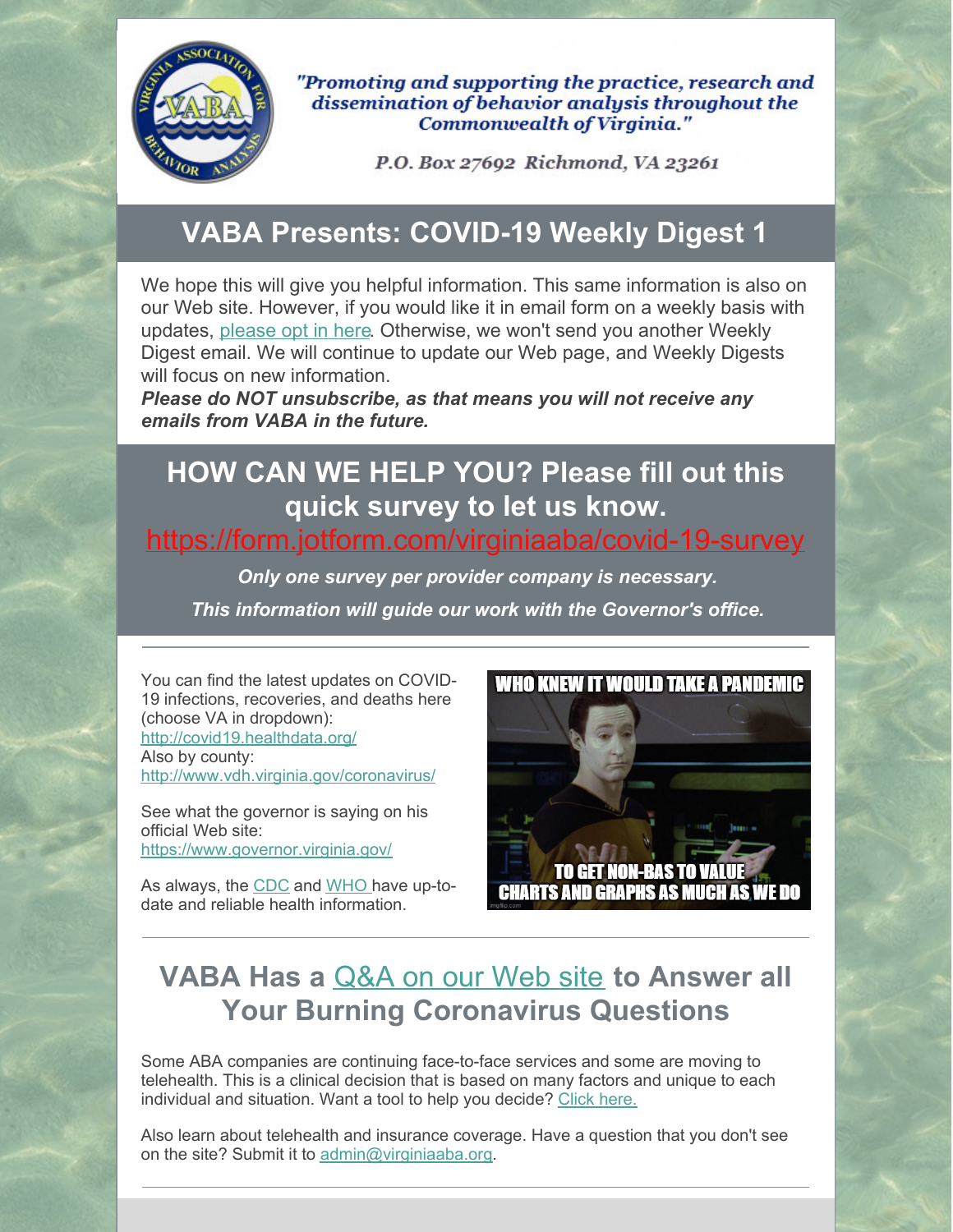

**IMPORTANT INFO FOR YOUR CLIENTS WITH PRIVATE SCHOOL PLACEMENTS**

- Some LEAs are planning to honor their contracts and pay what they have already received from CSA funds to private day schools to continue serving students in those localities.
- However, others are refusing to pay and some are even trying to amend IEP plans to bring students back into the public schools, away from those private placements.
- They are telling parents that the IEP changes are needed to reflect the services they are getting now.
- If you have a client who is in a private placement and receives an email from their school district asking them to sign a new IEP without a meeting, please council them about their rights to have an IEP meeting for amendments, and if they do not sign, the original IEP remains in effect.
- Many private schools have been continuing distance learning, even without guaranteed payment.
- Contact admin@virginiaaba.org for more information.

#### **Have You Seen these Resources?**

**We have a long list of Resources and Webinars on our**[Web](https://www.virginiaaba.org/information-on-covid-19/) Site**, but these organizations have been providing very useful info. Check it out!**



Professional **Behavior Analysts** 



### **BHCOE Accreditation**

**The Council of Autism<br>Service Providers** 

#### **Need Help with your Small Business?**

[Click](https://www.virginiaaba.org/wp-content/uploads/2020/04/PPP-IFRN-FINAL-Highlighted-Version.pdf) here for information from the Small Business Association [Click](https://www.virginiaaba.org/wp-content/uploads/2020/04/US-Chamber-Loan-Info.pdf) here for information from the US Chamber of Commerce [Click](https://home.treasury.gov/system/files/136/PPP--Fact-Sheet.pdf) here for a fact sheet on small business loans during the pandemic

#### **Medicaid Providers! Are you on the call?**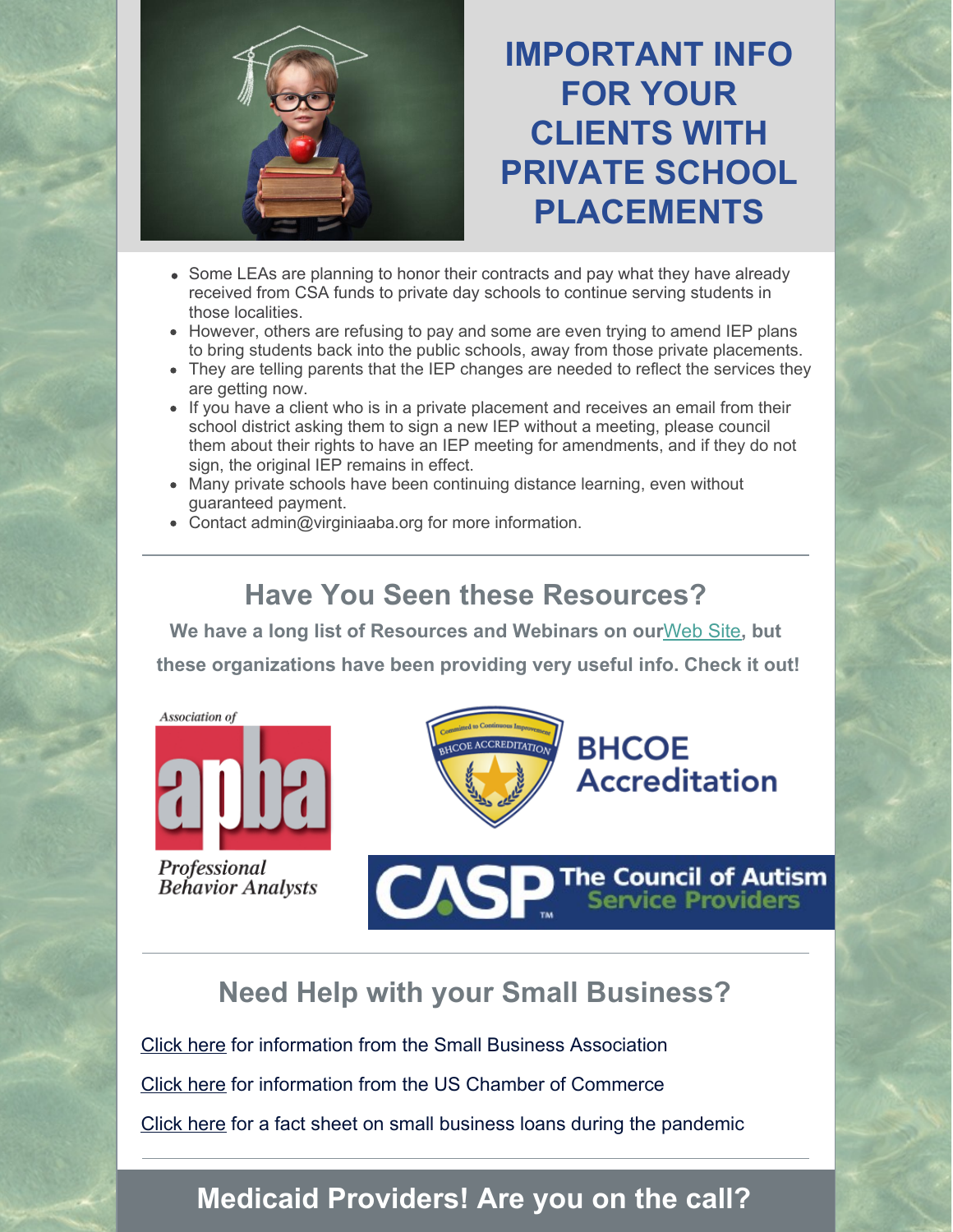**Make sure to attend the weekly provider calls.**

Event:COVID-19 Response - DMAS Behavioral Health Providers & Stakeholders [Click](https://go.magellanhealth.com/e/703943/5edb86748be6dfd33ff99aa8d9b1de/gghld/89353647?h=vkQvgyRHJ-eTvJQ3BD5LxcIB_tQ2-mw78CaKvTvvDA8) to join Date and time:Wednesday, April 8, 2020 11 a.m. Eastern Daylight Time (New York, GMT-04:00) Duration:1 hour Event number:618 780 936 Event password:nmN95fGmHM8 Video Address[:618780936@covaconf.webex.com](mailto:618780936@covaconf.webex.com) You can also dial 173.243.2.68 and enter your meeting number. Audio conference:US Toll Free+1-866-692-4530 US Toll+1-517-466-2023

These calls continue weekly for the foreseeable future

#### SOCIAL DISTANCING GOT YOU WONDERING HOW YOU **WILL GET YOUR CEU'S THIS YEAR?**

**VABA IS HERE TO SAVE THE DAY! WE ARE GOING VIRTUAL!** 

#### **16TH ANNUAL VABA MEETING & CONFERENCE**

**APRIL 17-18, 2020** 

**REGISTER OR CONFIRM YOUR REGISTRATION NOW!** 



https://www.virginiaaba.org/annual-conference/

**THANK YOU TO OUR CONFIRMED VIRTUAL SPONSORS!**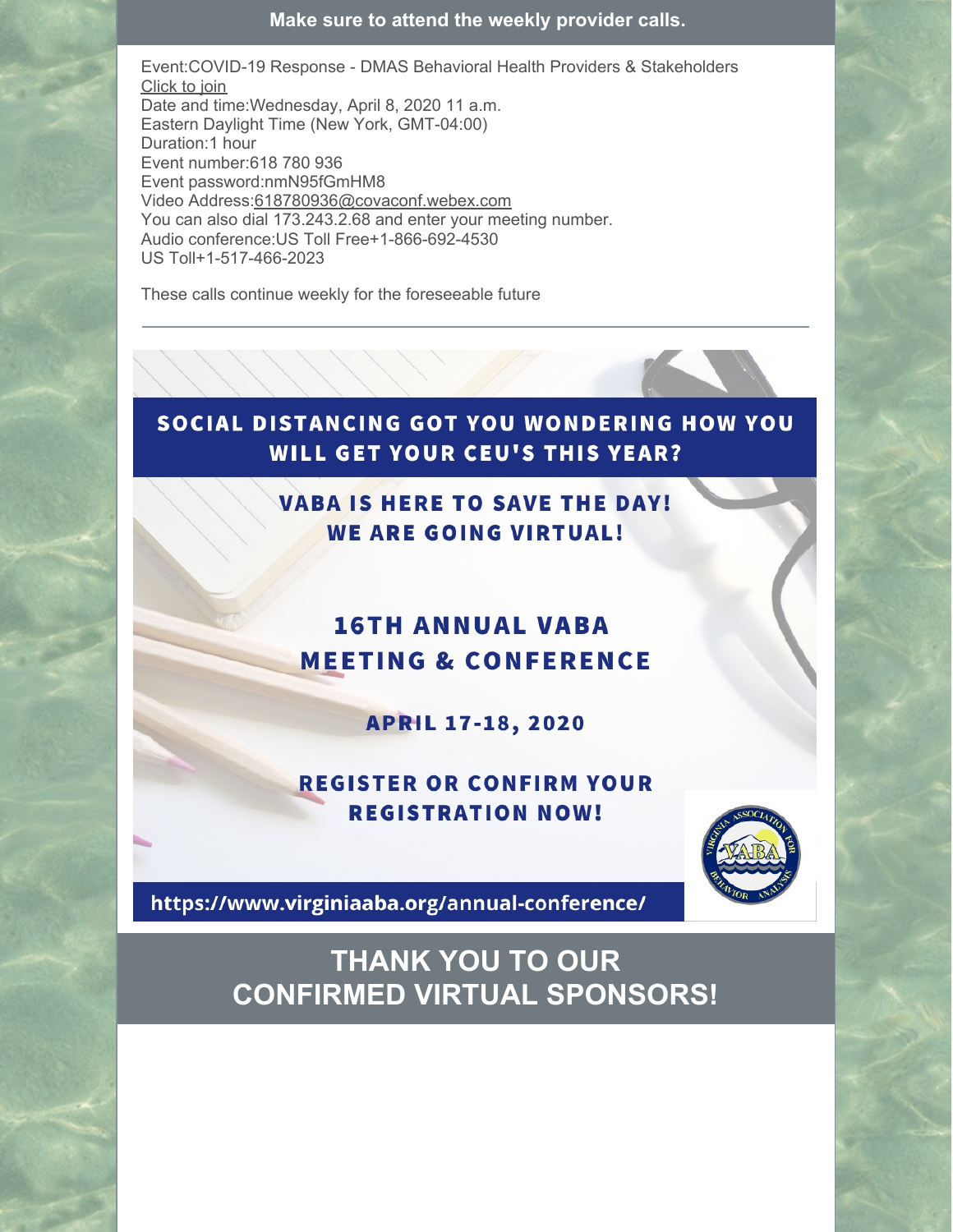# COMPASS



# **COLLEGE OF EDUCATION**